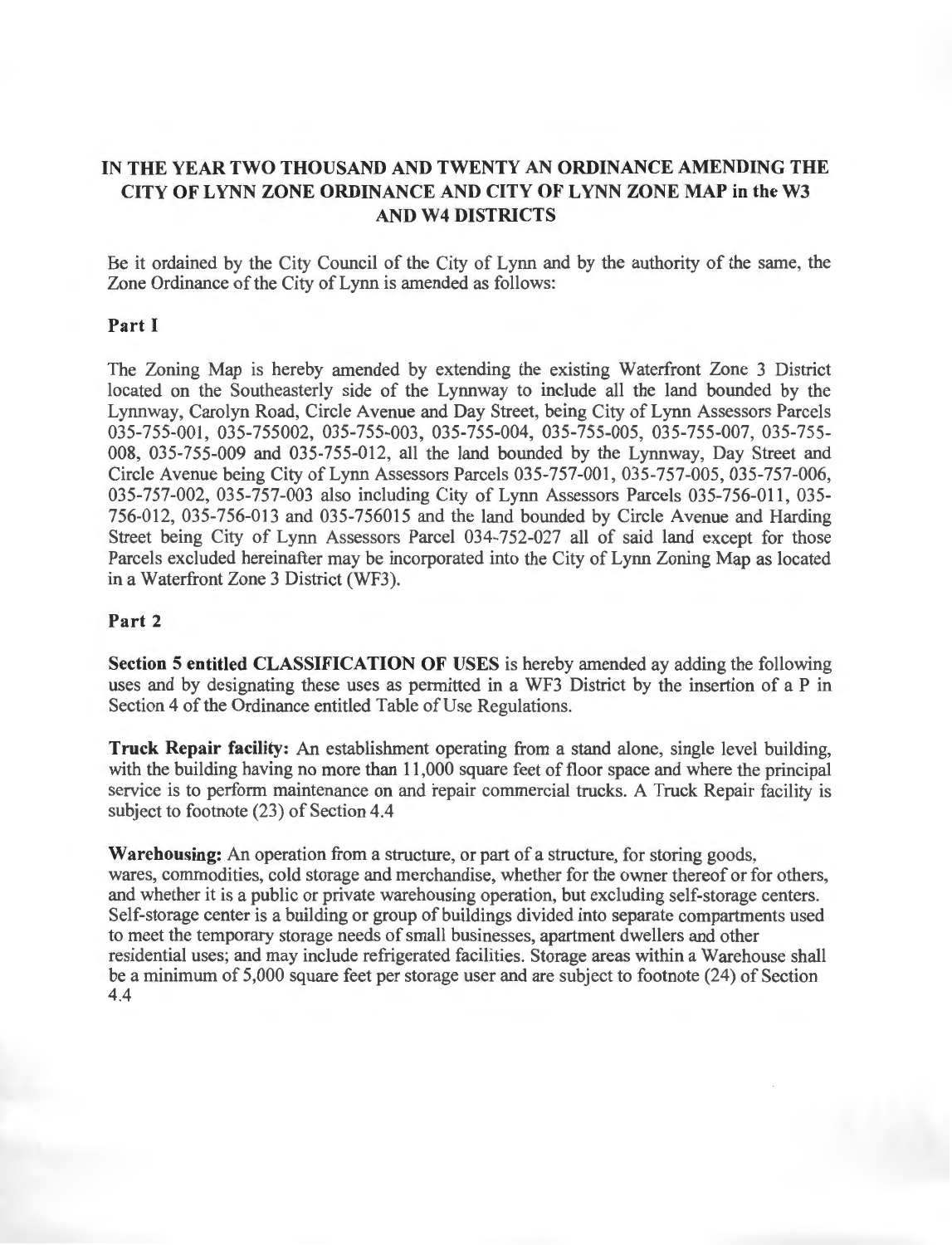#### **Part 3**

**Section 4.4 Uses/Districts WF3** is hereby amended to read as follows:

In the WF3 District the following uses are designated as permitted by the insertion of a P in the Table of Use Regulations:

Artist/Live/Work Space Boat Construction, Maintenance and Repair Research and Development Commercial Fishing/Fish Processing Fish Market Fitness Center (22) **Hotels** Ice Establishment Light Manufacturing

In the WF3 District the following uses are designated as permitted by the insertion of a SP in the Table of Use Regulations:

Assisted Living Facilities Places of assembly for commercial recreation

Section 4.4 entitled Footnotes is amended by adding Footnote 22, 23 and 24 as follows:

(22) Fitness Center is only allowed in a WF3 District as part of a Hotel or Multi-Family Residential High Rise

(23) A Truck Repair facility is only permitted in a WF3 District in a building that is a conforming or legally nonconforming building as of January 1, 2019 and remains conforming or legally nonconforming as of the date the use is commenced. Said conforming or nonconforming building when used for a Truck Repair facility shall not be altered or extended beyond the same footprint as existed on January 1, 2019 and must remain at the same or lesser height as existed on January 1, 2019. While parking of Trucks waiting for repair is an allowed Accessory Use no more than 25 Trucks waiting for repair or service shall be allowed at any one time.

(24) Warehousing is only permitted in a WF3 District in a building that contains at least 35,000 square feet available for the use and is conforming or legally nonconforming as of January 1, 2019 and remains conforming or legally nonconforming as of the date the use is commenced. Said conforming or nonconforming building when used for Warehousing cannot be altered or extended beyond the same footprint and must remain at the same or lesser height as existed on January 1, 2019.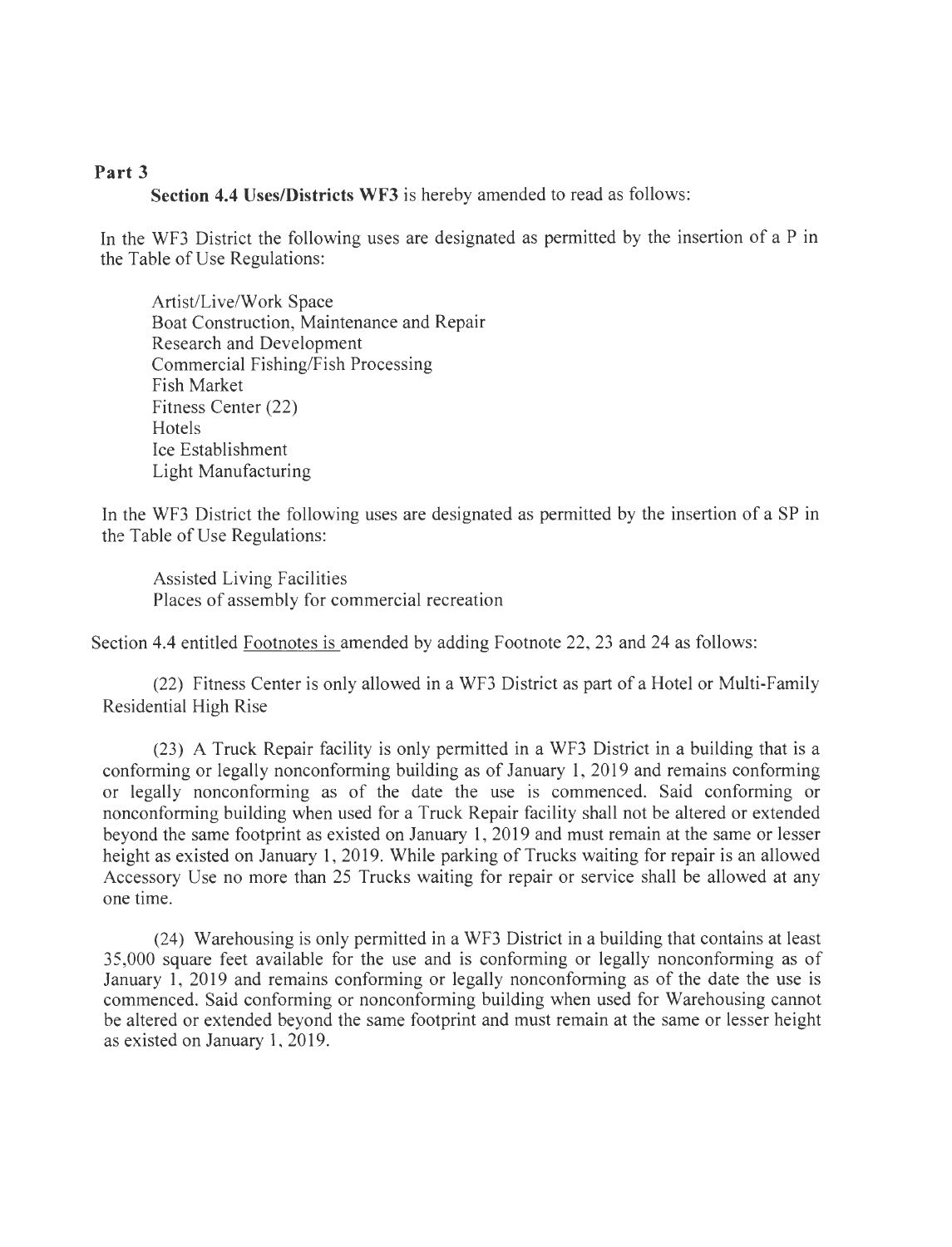### **Part 4**

#### **Section 6 ACCESSORY USES**

Section 6.1 The first sentence is stricken and the following sentence is inserted. "Accessory uses shall be permitted only on the same lot building to which they are accessory, except in the WF1, WF2, WF3 and WF4 Zoning Districts where Accessory Uses shall be permitted on land under the same ownership and within 1,000 feet of the land used for the permitted use.

### **Part 5**

**Section 8 Footnotes to the Table of Dimensional Regulations** is hereby amended by replacing Footnotes 20, 21 and 22 with amended Footnotes 20, 21 and 22 below as follows:

## **FOOTNOTES**

(20) In a WF3 and a WF4 District, Footnote 2 shall not apply. In addition, buildings supporting accessory uses shall not be subject to minimum height requirements as set forth for WF3 and WF4.

(21) In a WF3 and a WF4 District, rooftop equipment, including, but not limited to HVAC equipment, communications antennae and related apparatus, mechanical penthouses, roof decks, canopies and observation areas, shall not be included in such building's maximum height or maximum number of stories calculations.

(22) In a WF3 and a WF4 District, multiple buildings shall be permitted to be located on one lot.

#### **Part 6**

**Section 9.1, Subsection 3 entitled Principal Use** is hereby amended by deleting the last sentence of subsection 3.a.(i) and replacing it with the following:

In a WF3 and a WF4 District, required parking facilities may be provided on the same lot, or on a contiguous lot or on a lot within 1,000 feet under the same ownership or control as the building or buildings they serve. Without limitation, required parking maybe provided in designated parking areas, on private ways, and in parking structures provided such facilities are considered to be part of the same development.

#### **Part 7**

**Section 10** is hereby amended by adding the following footnote to the Table of Loading Requirements: